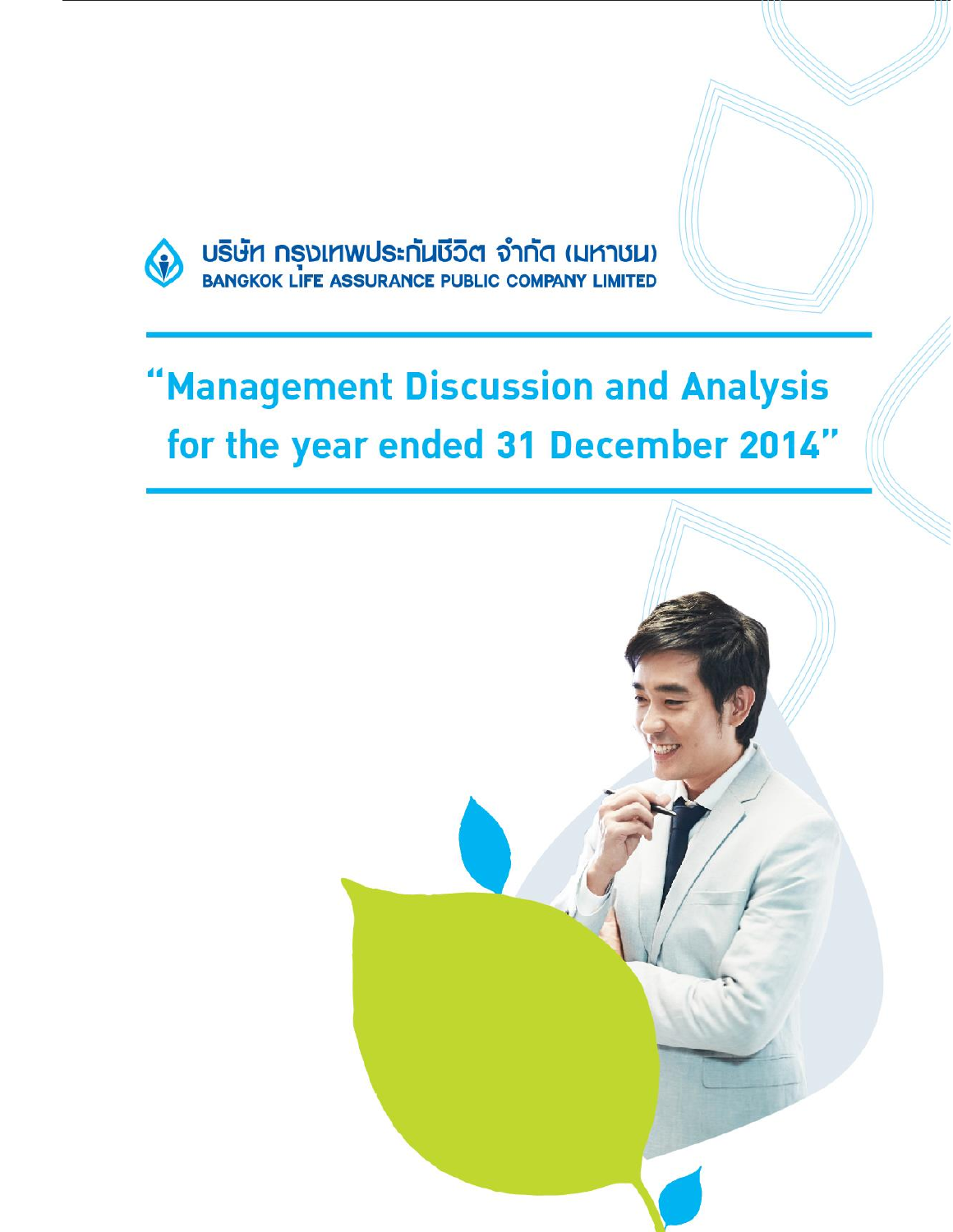#### **Business Overview**

Industry total premiums as of December were 504 billion baht<sup>1</sup>, a 13.75% increase over the same period of the previous year. They can be divided into first year premiums of 171 billion baht, a 14.94% increase and renewal year premiums of 333 billion baht, a 13.15% increase. The premium collection rate was 86%. The top five market share companies held a 70% market share, and the other 19 companies held the remaining 30% market share. The Company had a 10.28% market share and was ranked  $4<sup>th</sup>$ , improved from  $5<sup>th</sup>$  in 2013, with an 8.83% market share.

Bancassurance channel has continued to grow. Based on the data between January and November 2014, it showed that industry bancassurance total premiums increased by 22%<sup>2</sup>, compared to the same period of the previous year. Bancassurance premiums were 43% of total premiums earned from all channels, an increase from 39% in 2013. On the other hand, agent channel growth has slowed down. Its total premiums only increased by 6%. Agent channel premiums were 51% of total premiums earned from all channels, a decrease from 54% in 2013.

Industry profit for 2014 (January – November, 2014) decreased by 23.42 billion baht or 56% from 2013. In 2014, profit amounted to 18.45 billion baht while that of 2013 was 41.86 billion baht. The main reason was that life policy reserve in 2014 increased by 77.18 billion baht or 50% from 2013, but premiums earned grew by 14%.

## **Significant Events**

#### Increase of Registered Capital

The Company registered capital increased from 1.22 billion baht to 1.71 billion baht by issuing 488 million shares at par value of 1 baht per share, total of 488 million baht. Such registered capital increase was for a stock dividend payment of 482 million shares, an offer the remaining share from stock dividend of 2.77 million shares for sale at the price of 47.25 baht per share, and an offer of 362 shares for the Company Employee Provident Fund at 1 baht per share. The total amount received from issued and paid up shares was 2.8 million baht and share premium was 128.3 million baht, a total of 131.1 million baht. In addition, the remaining 2.9 million shares are reserved for future warrant exercises.

<sup>&</sup>lt;sup>1</sup>Source: Thai Life Assurance Association

<sup>&</sup>lt;sup>2</sup>Source: Office of Insurance Commission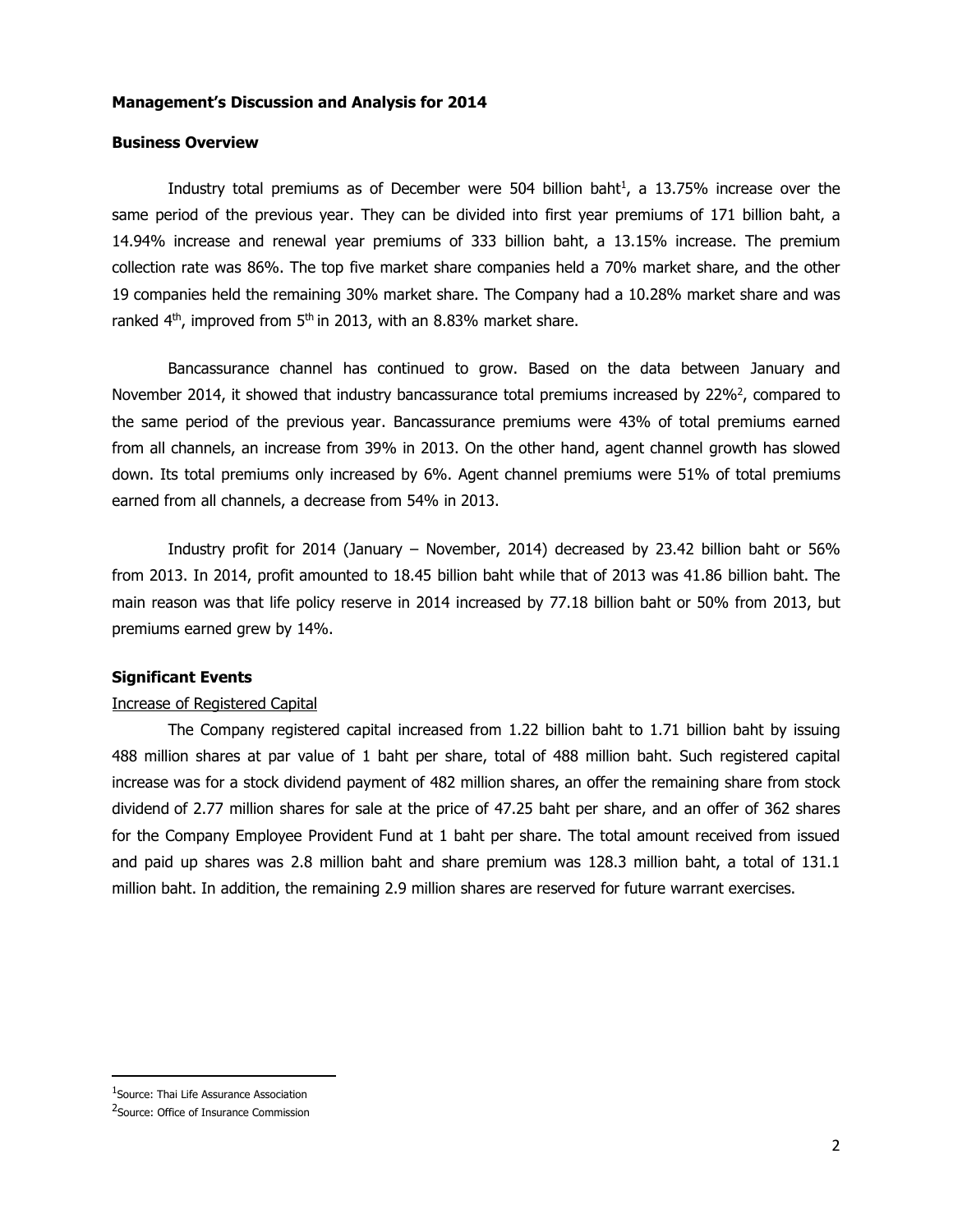## Investment in Subsidiary Company (BLA Insurance Broker)

In 2014, the Company acquired BLA Insurance Broker Co., Ltd. by increasing its investment from 15% to 99% of the registered and paid up capital, equal to 3.98 million baht.

#### **Operating Performance**

#### **Table 1**: Operating Result Summary

| <b>Statement of income</b> |          | <b>Ouarter</b> |          |            |        |           |                 | Year     |             |        |  |
|----------------------------|----------|----------------|----------|------------|--------|-----------|-----------------|----------|-------------|--------|--|
|                            | 4/2014   |                | 4/2013   |            | 9/0000 | 2014      |                 | 2013     |             | %YoY   |  |
| Unit: Million              |          |                |          |            |        |           |                 |          |             |        |  |
| Revenues                   |          |                |          |            |        |           |                 |          |             |        |  |
| Net premiums earned        | 7.446    | 100%           | 8,350    | 100%       | $-11%$ | 51,172    | 100%            | 38,795   | 100%        | 32%    |  |
| Net investment income      | 2.259    | 30%            | 1,768    | 21%        | 28%    | 8,812     | 17 <sub>%</sub> | 7.056    | 18%         | 25%    |  |
| Other income               | 963      | 13%            | 111      | $1\%$      | 763%   | 1,489     | 3%              | 584      | 2%          | 155%   |  |
| <b>Total revenues</b>      | 10,668   | 143%           | 10,229   | 123%       | 4%     | 61,473    | 120%            | 46,435   | <b>120%</b> | 32%    |  |
| Expenses                   |          |                |          |            |        |           |                 |          |             |        |  |
| Underwriting expenses      | (7, 305) | $-98%$         | (8,669)  | -104%      | $-16%$ | (56, 347) | -110%           | (39,296) | $-101%$     | 43%    |  |
| Operating expenses         | (538)    | $-7%$          | (442)    | -5%        | 22%    | (2,015)   | -4%             | (1,828)  | -5%         | 10%    |  |
| <b>Total expenses</b>      | (7,843)  | $-105%$        | (9, 111) | $-109%$    | $-14%$ | (58,362)  | $-114%$         | (41.125) | $-106%$     | 42%    |  |
| Tax                        | (546)    | $-7%$          | (213)    | $-3%$      | 156%   | (446)     | $-1\%$          | (930)    | $-2\%$      | $-52%$ |  |
| <b>NI</b>                  | 2,279    | 31%            | 905      | <b>11%</b> | 152%   | 2,665     | 5%              | 4,381    | <b>11%</b>  | $-39%$ |  |
|                            |          |                |          |            |        |           |                 |          |             |        |  |

#### Premium Income

In the fourth quarter of 2014, premium growth slowed down. First year premiums decreased by 33%, amounting to 1.30 billion baht. In the first, second and third quarters, the growth rates were 200%, 37% and 48% respectively. In the fourth quarter of 2013, the Company received a large volume of first year premiums in single-premium payment mode through bancassurance channel while in the fourth quarter of 2014, there was no large volume of premiums earned from any particular product.

The growth rate of renewal year premiums was 1% in the fourth quarter of this year while in the first, second and third quarters, the growth rates were 48%, 2% and 0.1% respectively. This was because in the first quarter of 2013, the Company had a considerable increase in first year premiums which resulted in high renewal year premiums in the first quarter of this year. Total premiums earned in the fourth quarter declined by 11%. They amounted to 7.45 billion baht.

Agent channel was the main channel of the Company in the fourth quarter of 2014. Total premiums from agent channel were 55% of total premiums earned from all channels. That of bancassurance channel was 42%. Compared to the same period of the previous year, such proportion of agent channel premiums slightly decreased. In 2013, the proportions of premiums from agent and bancassurance channels to total premiums were 56% and 42% respectively.

For 2014, the growth rate of first year premiums was 81%, with first year premiums amounting to 19.07 billion baht. This was because in the first quarter of 2014, the Company received a large volume of premiums from bancassurance channel. As a result, first year premiums from bancassurance increased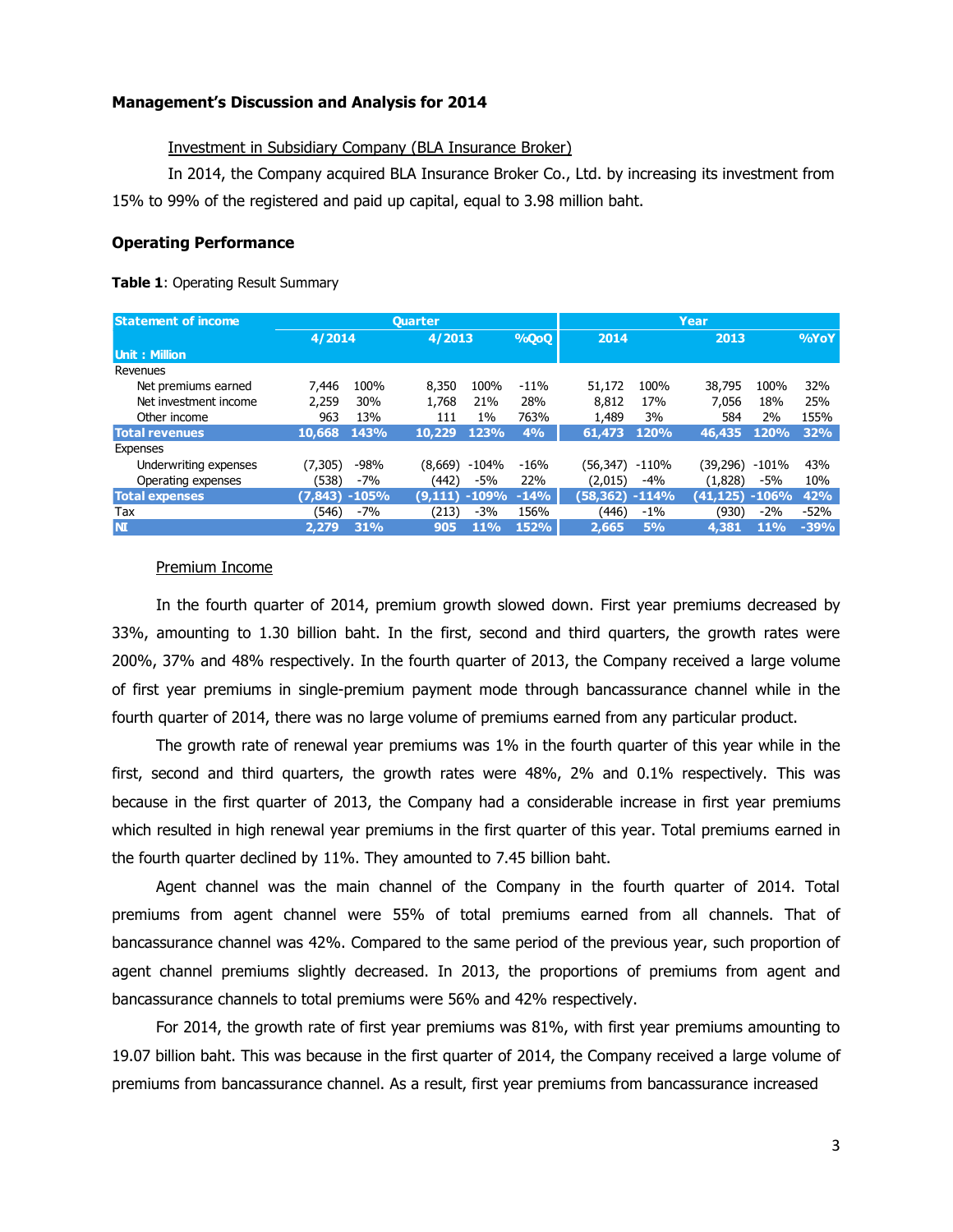by 101%. Agent channel had a satisfactory growth rate of first year premiums at 5% in 2014.

Net premiums written for 2014 were 51.17 billion baht, a 32% increase. Total premiums from bancassurance channel to total premiums earned from all channels were 71%. That of agent channel was 27%. Compared to the same period of the previous year, the ratio of bancassurance premiums to total premiums increased because of considerably high growth in first year premiums. For this reason, the ratio of bancassurance premiums to total premiums increased from 2013. In 2013, the ratio of bancassurance premiums to total premiums was 63% and that of agent channel was 34%.

| <b>Table 2:</b> Increase/decrease of first year premium ratio |                         |                  |                  |                  |       |  |  |  |  |  |
|---------------------------------------------------------------|-------------------------|------------------|------------------|------------------|-------|--|--|--|--|--|
|                                                               | Increase/decrease ratio |                  |                  |                  |       |  |  |  |  |  |
|                                                               | <b>Quarter 1</b>        | <b>Quarter 2</b> | <b>Quarter 3</b> | <b>Quarter 4</b> | Total |  |  |  |  |  |
| Bancassurrance channel                                        | 213%                    | 37%              | -56%             | $-24%$           | 101%  |  |  |  |  |  |
| Agents and brokers channel                                    | 112%                    | 36%              | $-15%$           | $-48%$           | 5%    |  |  |  |  |  |
| Other channel                                                 | $-17%$                  | 50%              | 33%              | 38%              | 18%   |  |  |  |  |  |
| <b>Total</b>                                                  | 200%                    | 37%              | $-48%$           | $-33%$           | 81%   |  |  |  |  |  |
|                                                               |                         |                  |                  |                  |       |  |  |  |  |  |

## **Table 3**: Increase/decrease of total premium ratio

|                            | Increase/decrease ratio |                  |                  |                  |              |  |  |  |  |
|----------------------------|-------------------------|------------------|------------------|------------------|--------------|--|--|--|--|
|                            | <b>Quarter 1</b>        | <b>Quarter 2</b> | <b>Quarter 3</b> | <b>Quarter 4</b> | <b>Total</b> |  |  |  |  |
| Bancassurrance channel     | 134%                    | 7%               | $-23%$           | $-8%$            | 48%          |  |  |  |  |
| Agents and brokers channel | 23%                     | 9%               | 3%               | $-9%$            | 5%           |  |  |  |  |
| Other channel              | 4%                      | 10%              | 7%               | 35%              | 10%          |  |  |  |  |
| <b>Total</b>               | 104%                    | 7%               | $-13%$           | $-7%$            | 33%          |  |  |  |  |

|                            |                  |                  | 2014      |                  |              |                  |                  | 2013             |                  |              |
|----------------------------|------------------|------------------|-----------|------------------|--------------|------------------|------------------|------------------|------------------|--------------|
|                            | <b>Quarter 1</b> | <b>Quarter 2</b> | Quarter 3 | <b>Quarter 4</b> | <b>Total</b> | <b>Quarter 1</b> | <b>Quarter 2</b> | <b>Quarter 3</b> | <b>Quarter 4</b> | <b>Total</b> |
| Bancassurrance channel     | 85%              | 66%              | 56%       | 42%              | 71%          | 74%              | 67%              | 63%              | 42%              | 63%          |
| Agents and brokers channel | 13%              | 31%              | 41%       | 55%              | 27%          | 22%              | 30%              | 35%              | 56%              | 34%          |
| Other channel              | 2%               | 3%               | 3%        | 2%               | 2%           | 4%               | 3%               | 3%               | 2%               | 3%           |
| <b>Total</b>               | 100%             | 100%             | 100%      | 100%             | 100%         | 100%             | 100%             | 100%             | 100%             | 100%         |

# Investment Income

In the fourth quarter of 2014, the Company earned an investment income of 2.26 billion baht. Gain on investment was 955 million baht, a 73% increase over the previous year. It resulted from an increase of investment income by 28% and an increase of gain on investment by 989%. The main reason of the investment income increase was from an increase of investment assets by 24% over the same period of 2013. Gain on investment considerably increased because the SET improved in the fourth quarter this year.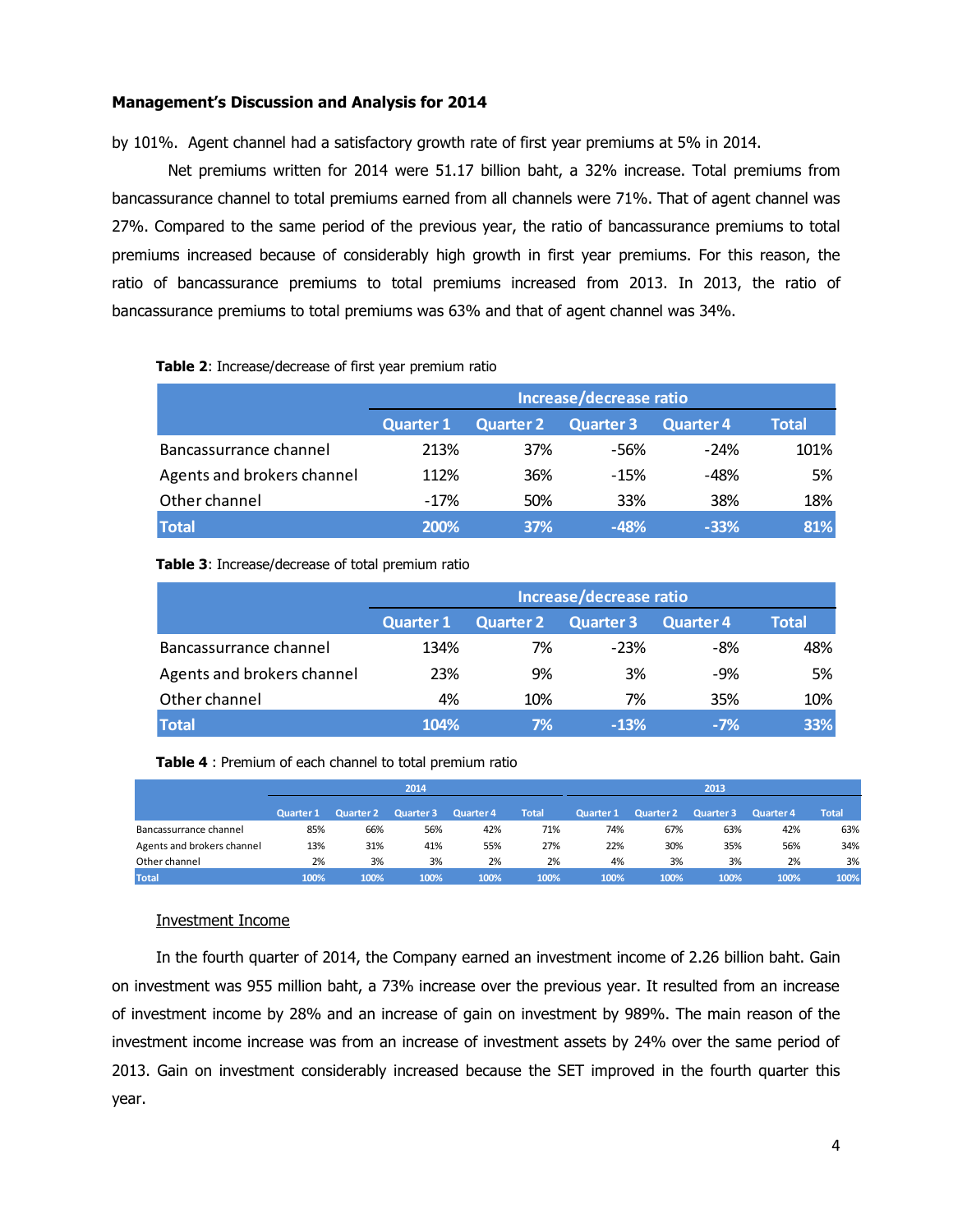In 2014, the Company earned an investment income of 8.81 billion baht. Gain on investment was 1.52 billion baht, a 35% increase over the previous year. It resulted from an increase of the investment income by 25% and an increase of gain on investment by 155%. The main reason why the investment income increased was from an increase of the investment assets by 24% over the same period of 2013. Gain on investment considerably increased because the SET improved this year.

The rate of return on investment in 2014 increased from 4.98% in 2013 to 5.41% in 2014. The comprehensive rate of return on investment, including gain/loss in the fair value of available-for-sale securities of which the majority investment was in equity, increased to 6.16% and 4.37% in 2014 and 2013 respectively.

#### Underwriting Expenses

Underwriting expenses of the fourth quarter of 2014 decreased from 2013 by 16% or 1.36 billion baht from 8.67 billion baht in 2013 to 7.31 billion baht in 2014.

- 1. The item "Life policy reserve increase from the previous year" decreased by 23%. This was because premiums earned decreased by about 11% and the Company reviewed its assumptions used in the reserve calculation under Gross Premium Valuation:  $GPV<sup>3</sup>$  at every year end. Such assumption change was done to reflect the true experience. As a result, the reserve calculated under GPV decreased even though the interest rate in the fourth quarter of 2014 dropped, compared to the end of the third quarter of 2014.
- 2. Benefits payments and loss adjustment expenses decreased by 9%. The decrease in benefits payments was mainly contributed to by maturity expenses which greatly decreased by 47%. The reason was because the number of policies that matured in the fourth quarter of 2014 declined. The ratios of maturity expenses to life policy reserve were 26% and 41% in 2014 and 2013 respectively.
- 3. Commissions and brokerages increased by 10 million baht or 2% from 590 million baht in 2013 to 600 million baht in 2014. This was in the opposite direction to a 7% decrease in the Company total premiums earned in the fourth quarter. The popular insurance plans in the fourth quarter of 2013 had low commission rates while the products sold in the fourth quarter of 2014 were protection products which have relatively high commission rates.

Underwriting expenses in 2014 increased by 42% or 17.21 billion baht from 41.02 billion baht in 2013 to 58.23 billion baht in 2014. The increase in underwriting expenses was greater than a 32% increase in net premiums earned. The items under underwriting expenses which considerably increased this year included the following:

 $^3$ Calculation based on current assumptions, follow OIC regulation base in RBC report.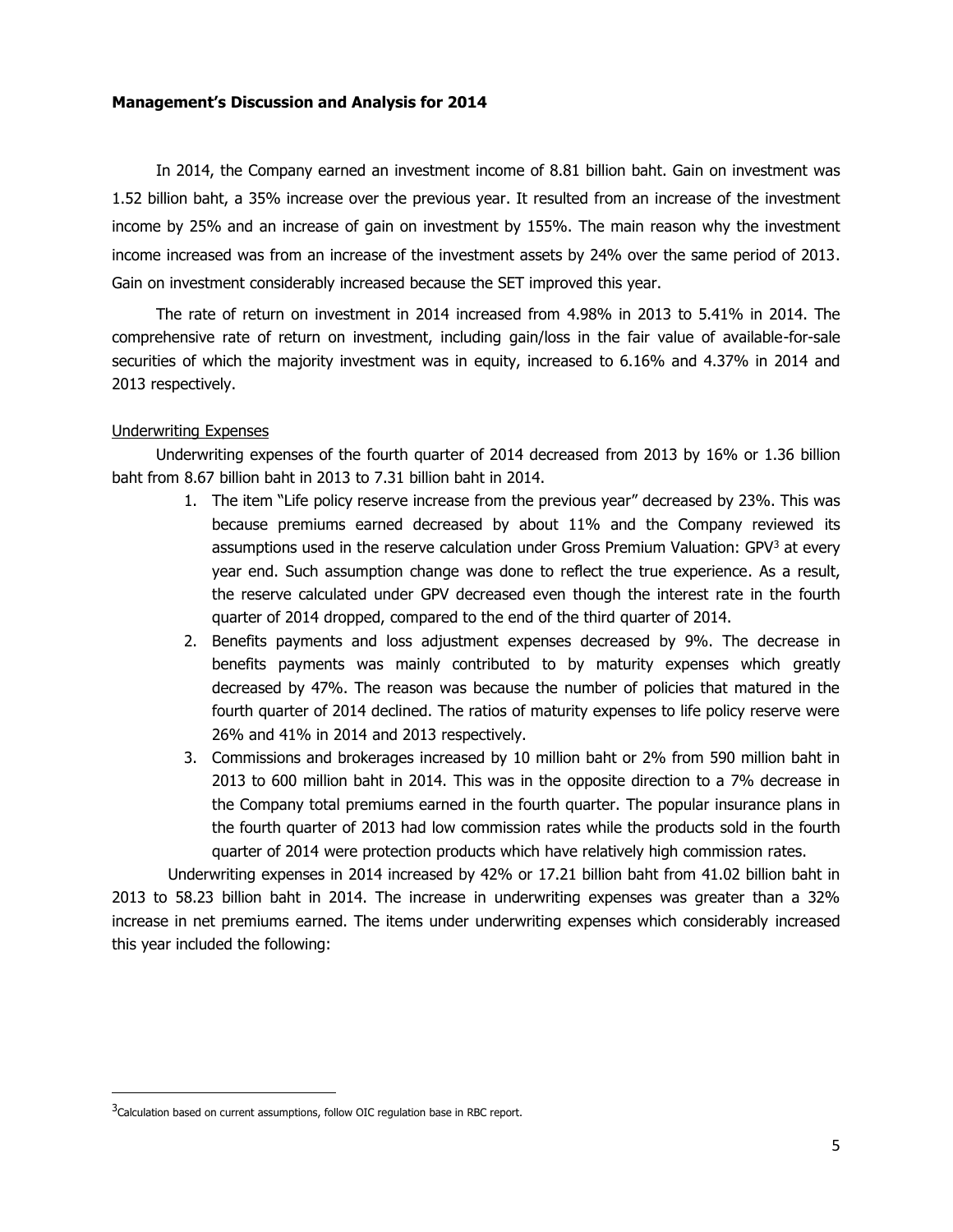- 1. Life policy reserve increased from the previous year by 61%. The main reason was that an additional reserve was set aside for the amount by which the reserve calculated under the GPV method is greater than the amount calculated under the NPV method, as mentioned earlier. The Company set aside the additional reserve by 3.30 billion baht, equal to the amount by which GPV is greater than NPV.
- 2. Benefits payments and loss adjustment expenses increased by 14%. The increase in these expenses was mainly contributed to by surrender benefits which considerably increased by 54% due to a greater number of in-forced policies.
- 3. Commissions and brokerages increased by 100 million baht, a 4% increase from 2 .71 billion baht in 2013 to 2 .81 billion baht in 2014. Such increase was lower than a 33% increase in total premiums. This was because the majority of premiums that increased in 2014 came from short-term endowment. This type of product has relatively low commission rates.

#### Operating Expenses

Operating expenses of the fourth quarter of 2014 increased by 23% or 97 million baht from 421 million baht in 2013 to 518 million baht, because the Company launched a new product, "BLA Unit Pension" in the fourth quarter. It resulted in higher advertisement expenses.

Operating expenses for 2014 increased by 9% or 157 million baht from 1.72 billion baht in 2013 to 1 .88 billion baht in 2014. The increase was due to the development of human resources so as to support growth in the insurance industry and to enhance the Company competitiveness. In addition, the Company continued its policy on advertising spending in 2014, continuing from 2013 through integrated marketing communication. This included television commercials which mainly aimed to create brand awareness of "Bangkok Life Assurance" as well as to publicize financial planning in Bangkok and other regions nationwide. The advertisement was done to educate all groups of people in the importance of integrated financial planning.

#### Profit for the Period for Separate Financial Statement

The Company profit for the fourth quarter of 2014 was 2.28 billion baht. It increased from 905 million baht in the fourth quarter of 2013 by 1.37 billion baht, or by 152%. This was due to the reversal of a 798 million baht additional life policy reserve which was set aside in the previous quarter and the increase of net investment income. If the effect of the life policy reserve reversal is excluded, the Company will have its profit for the period (net amount after tax) in a sum of 1.64 billion baht, 81% greater than that of 2013.

The Company profit for 2014 was 2.67 billion baht. It decreased from 4.38 billion baht in 2013 by 1.72 billion baht or 39%. This was because the increase in total income and net investment income was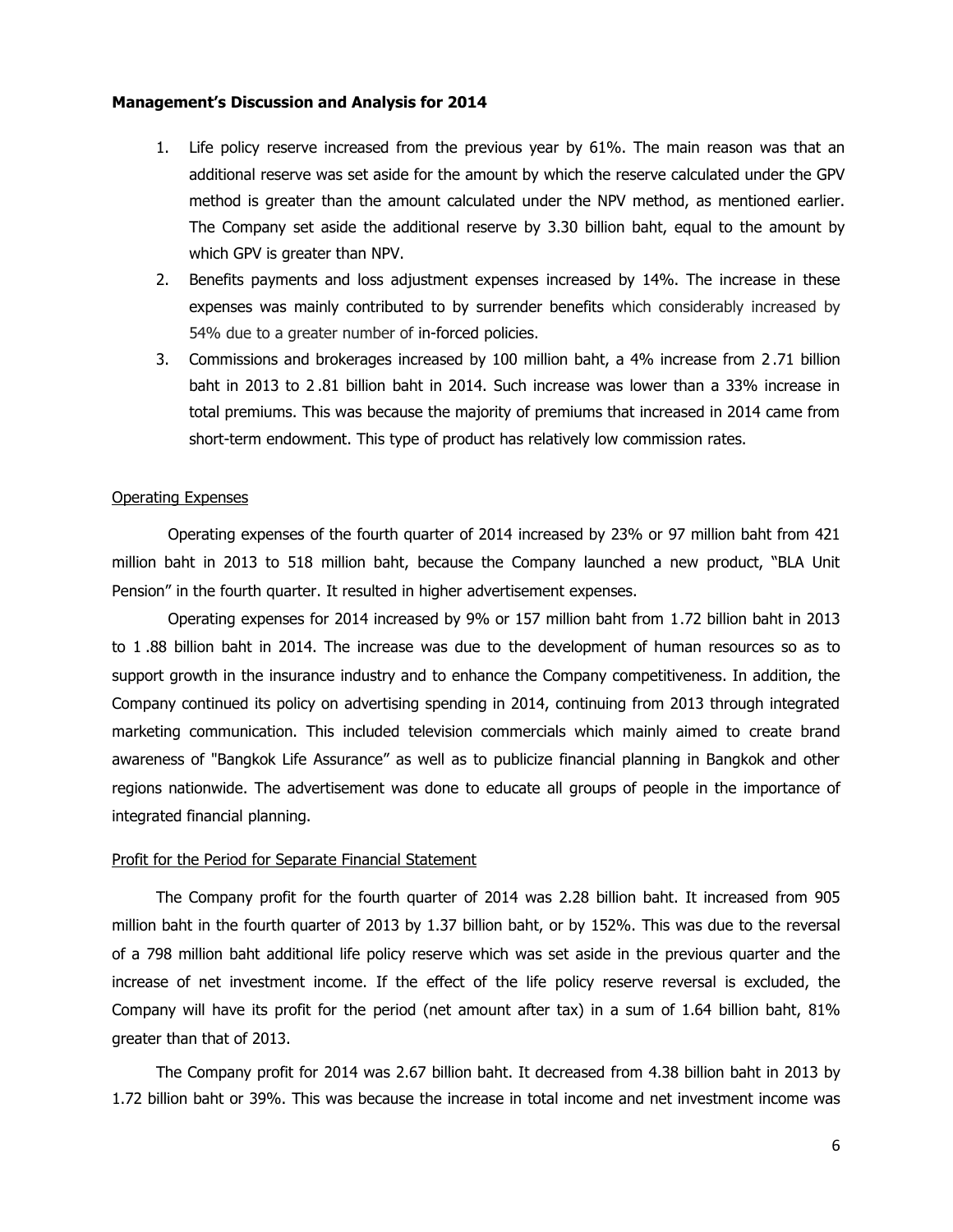lower than the increase in underwriting expenses. As a result, profit for the period decreased. The main reason was that life policy reserve increased as it was affected by drop in interest rates. Therefore, the Company reserve increased higher than under normal circumstances. However, if the effect from such reserve increase is excluded, the Company profit for the period (net amount after tax) will be 5.31 billion baht, a 21% increase from 2013.

Profit for the Period for Consolidated Financial Statement

The Company profit for the fourth quarter of 2014 was 2.28 billion baht. Profit for the year 2014 was 2.66 billion baht. This profit amount was lower than what was reported in the separate financial statement, because the Company acquired 99% of the shares in BLA Insurance Broker Co. Ltd. ("BLAIB") in the third quarter of 2014. Therefore, BLAIB loss for the period was also included in the consolidated financial statement. BLAIB incurred a loss of about 1.3 million baht and 3 million baht for the 3-month period and for the entire year respectively.

#### **Financial Position Summary**

| <b>Financial Position</b>           | As at 31 Dec 2014 |       | <b>As at 31 Dec 2013</b> |       | <b>Change</b> |               |
|-------------------------------------|-------------------|-------|--------------------------|-------|---------------|---------------|
| Unit: Million                       |                   |       |                          |       |               | $\frac{9}{6}$ |
| Assets                              |                   |       |                          |       |               |               |
| Cash and cash equivalents           | 5,703             | 3%    | 1,331                    | $1\%$ | 4,372         | 328%          |
| Premiums due and uncollected        | 1,725             | $1\%$ | 1,840                    | $1\%$ | $-114$        | $-6%$         |
| Investments                         | 202,973           | 94%   | 165,163                  | 96%   | 37,810        | 23%           |
| Premises and equipment              | 402               | $0\%$ | 346                      | $0\%$ | 56            | 16%           |
| Other assets                        | 4,785             | 2%    | 3,115                    | 2%    | 1,669         | 54%           |
| <b>Total assets</b>                 | 215,588           | 100%  | 171,795                  | 100%  | 43,793        | 25%           |
| Liabilities and equity              |                   |       |                          |       |               |               |
| Life policy reserves                | 177,435           | 82%   | 136,616                  | 80%   | 40,819        | 30%           |
| Insurance contract liabilities      | 9,131             | 4%    | 8,842                    | 5%    | 289           | 3%            |
| Other liabilities                   | 3,443             | 2%    | 4,074                    | 2%    | -631          | $-15%$        |
| <b>Total liabilities</b>            | 190,009           | 88%   | 149,532                  | 87%   | 40,477        | 27%           |
| <b>Total equity</b>                 | 25,579            | 12%   | 22,263                   | 13%   | 3,316         | 15%           |
| <b>Total liabilities and equity</b> | 215,588           | 100%  | 171,795                  | 100%  | 43,793        | 25%           |

# Assets

Total assets increased by 25% from 31 December, 2013. The significant item that had high growth was investment assets, which increased by 23%. It was a result of 31% growth in 2014 revenue from 45.85 billion baht in 2013 to 59.98 billion baht in 2014. At year-end 2014, the ratio of investment assets to total assets was 0.94.

#### Liabilities

Total liabilities increased by 27% from 31 December, 2013. Insurance contractual liabilities increased by 28% because of the 30% increase in life policy reserve, amount of 40.82 billion baht, as mentioned in the operating result section.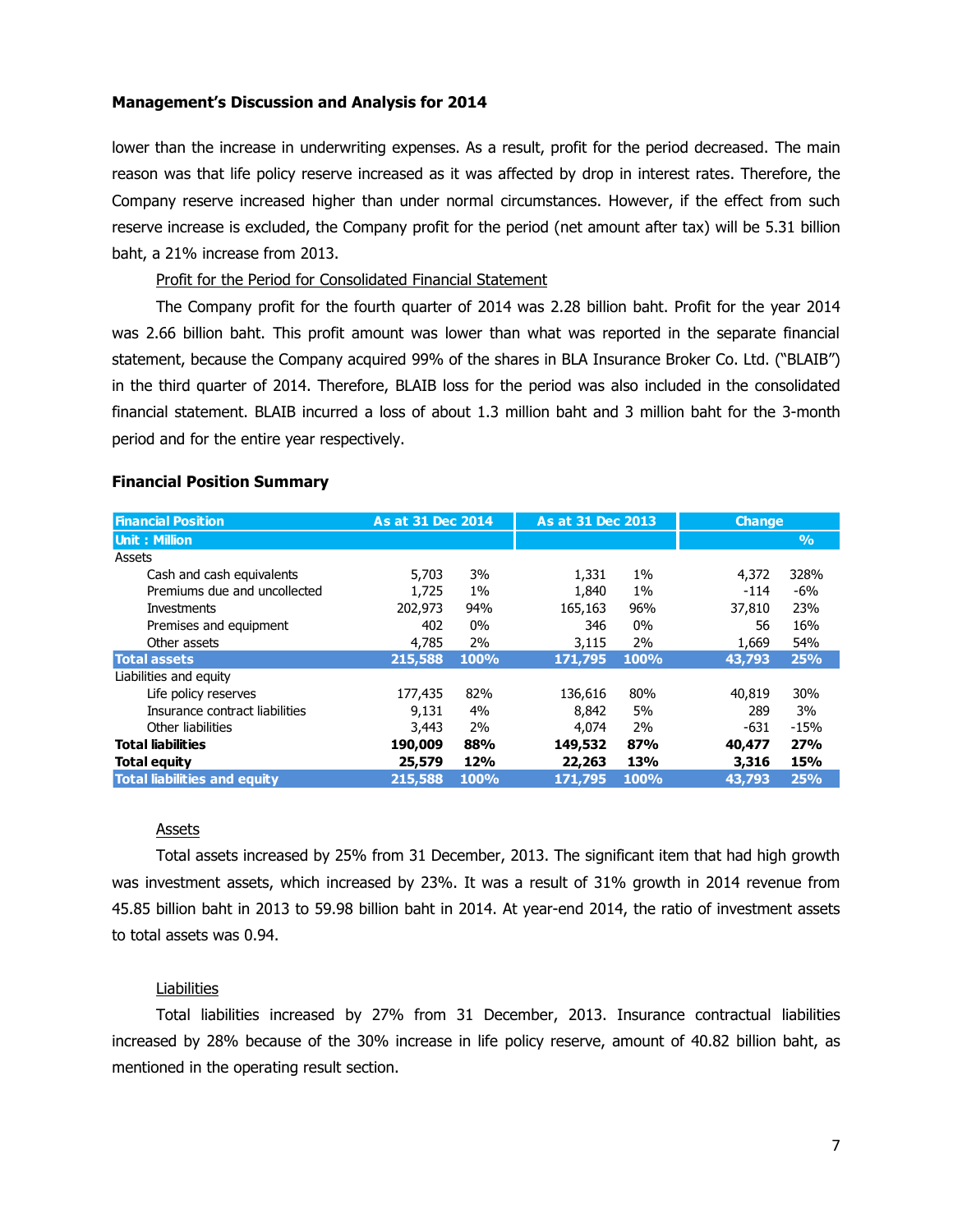## Shareholders' Equity

Shareholders' equity increased by 15% from 22.26 billion baht as at 31 December, 2013 to 25.58 billion baht as at 31 December, 2014. The increase was from operational gain of 2.67 billion baht in 2014 and from the remaining shares from the dividend payment which were sold in a sum of 131 million baht. Moreover, other components of shareholders' equity increased due to an increase in gain from fair value of available-for-sale securities after tax by 26% or 1.15 billion baht. Because the SET improved and the interest rates decreased, fair value of available-for-sale securities increased.

| <b>Unit: Million</b>  | <b>Statement of cash flows</b> |            |           |        |               |        |  |  |
|-----------------------|--------------------------------|------------|-----------|--------|---------------|--------|--|--|
| For the year ended    | 2014                           |            | 2013      |        | <b>Change</b> |        |  |  |
| Source of fund        |                                |            |           |        |               |        |  |  |
| From operating        | 42,382                         | 100%       | 28,087    | 100%   | 14,295        | 51%    |  |  |
| Share addition        | 144                            | 0%         | 59        | 0%     | 84            | 142%   |  |  |
| Net cash provided     | 42,526                         | 100%       | 28,147    | 66%    | 14,379        | 51%    |  |  |
| Used of fund          |                                |            |           |        |               |        |  |  |
| Investment activities | (37, 476)                      | $-88%$     | (26, 765) | $-63%$ | (10,711)      | 40%    |  |  |
| Dividend paid         | (678)                          | $-2\%$     | (917)     | $-2\%$ | 239           | $-26%$ |  |  |
| Net used of fund      | (38, 154)                      | $-90%$     | (27, 681) | $-65%$ | (10, 473)     | 38%    |  |  |
| Net increased in cash | 4,372                          | <b>10%</b> | 465       | 1%     | 3,907         | 840%   |  |  |

#### **Cash Flows**

Cash and cash equivalents as at 31 December, 2014 equalled 5.70 billion baht, a 328% increase or by 4.37 billion baht from 1.33 billion baht as at 31 December, 2013. The source of funds for 42.53 billion baht was mainly from net premiums written, amount of 50.65 billion baht in 2014. Net premiums written increased by 12.84 billion baht, compared to 2013. Interests and dividends received increased from 2013 by 1.64 billion baht. Benefits payments to life policyholders and insurance claims and loss adjustment expenses increased by 1.29 billion baht from 10.50 billion baht in 2013 to 11.78 billion baht in 2014.

 The main uses of funds were investment activities, which are done to manage risks and ensure that policy obligations will be met, and dividend payments for the operating results of 2013 and the first six months of 2014.